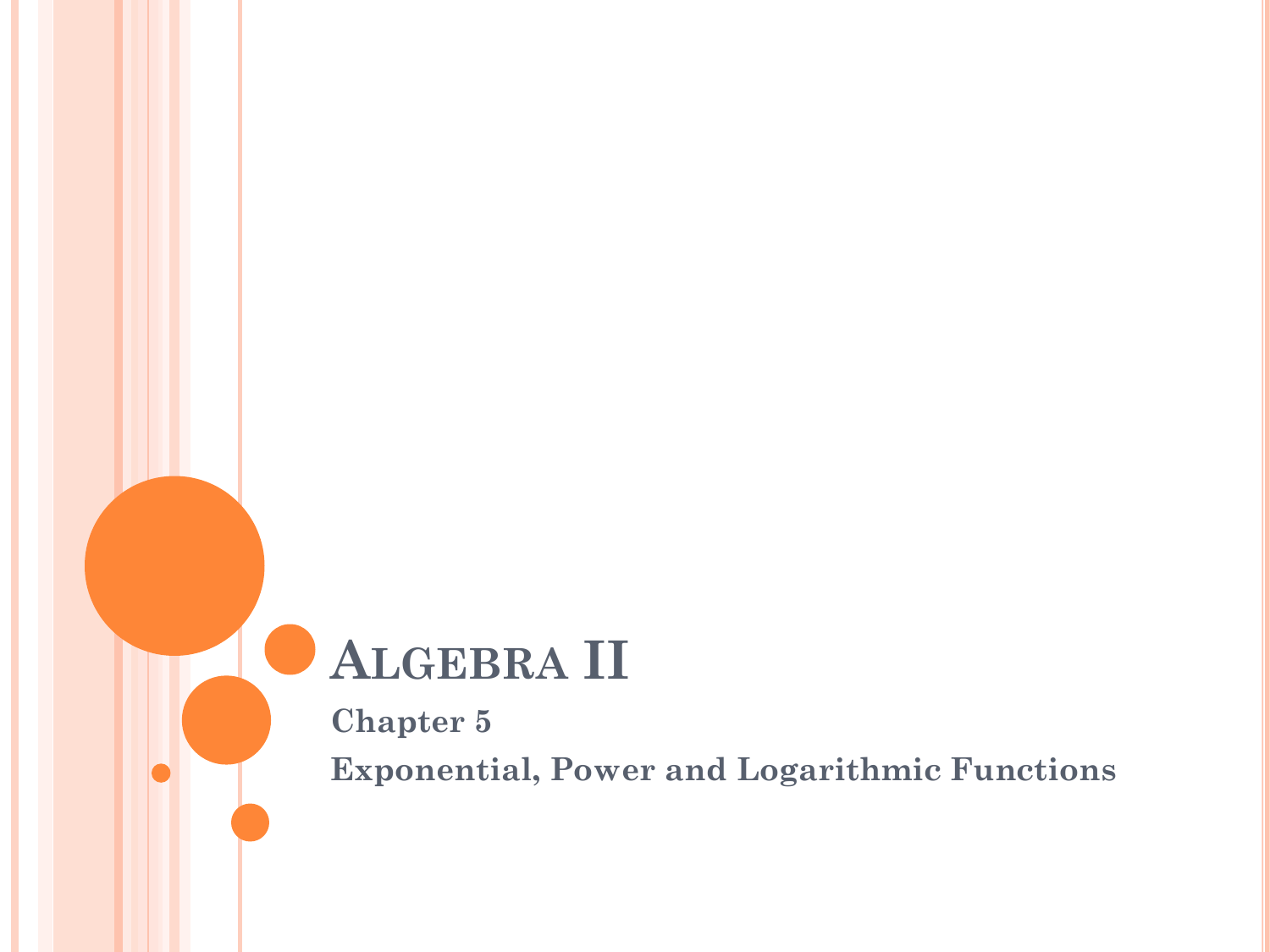### REFRESH YOUR SKILLS



 $(2a) 2\sqrt{6}$  2b)  $5\sqrt{3}$  2c)  $3\sqrt{5}$  2d)  $2\sqrt{10}$  2e)  $10\sqrt{3}$ 

3*a*) *iii, B* 3*b*) *i, C* 3*c*) *iv, D* 3*d*) *ii, A* 

 $4a$  >  $4b$  <  $4c$  >  $4d$  <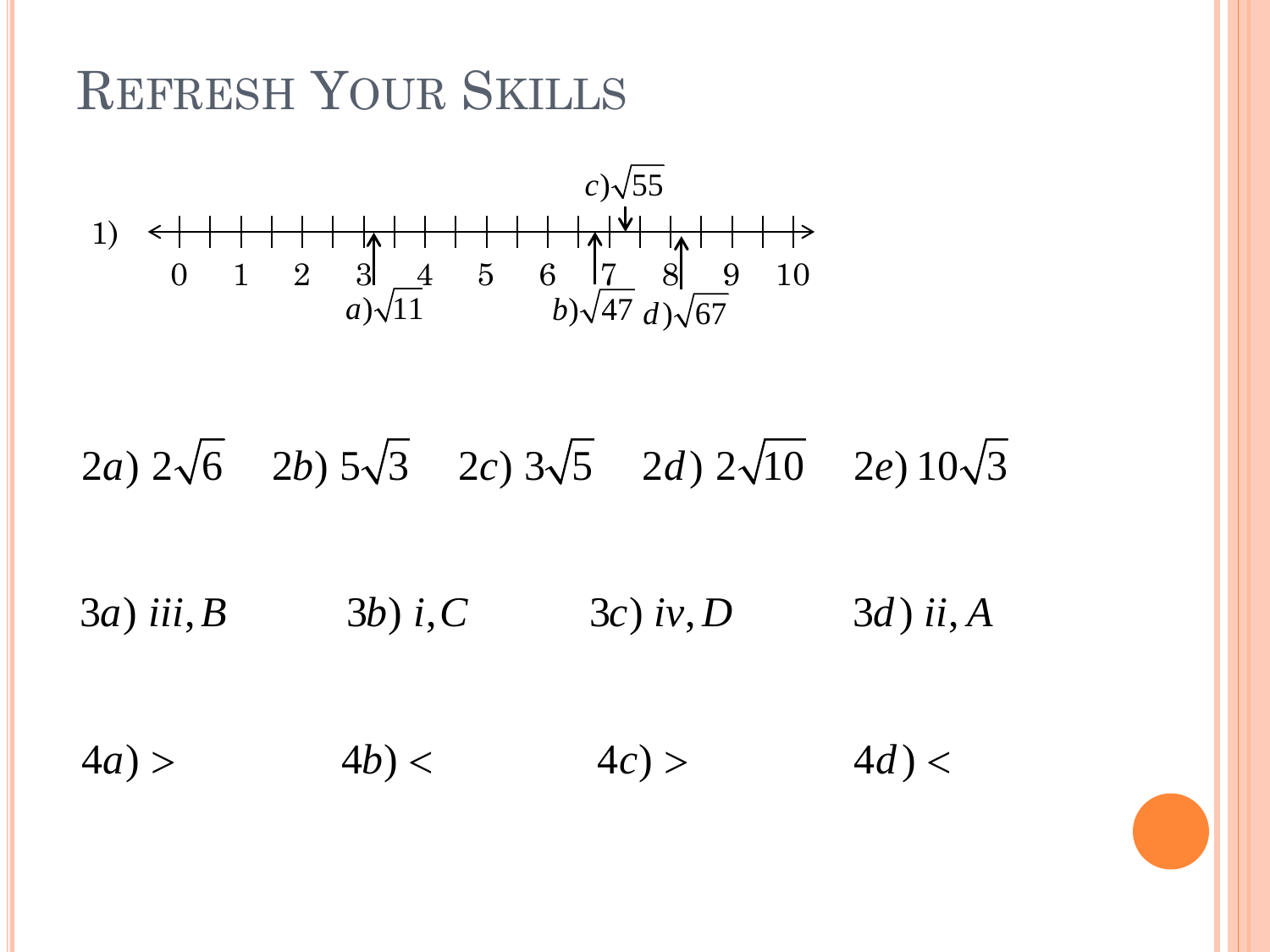## SECTION 5.1A EXPONENTIAL FUNCTIONS

- 1a)  $f(5) \approx 3.52$  1b)  $g(14) \approx 19,528.32$
- 1c)  $h(24) \approx 22.92$  *d)*  $j(37) \approx 3332.20$
- 2*a*) 16,12,9;  $y = 16(0.75)^{x}$  2*b*) 24,36,54;  $y = 24(1.5)$ *b*) 24, 36, 54;  $y = 24(1.5)^{x}$
- $(3a) f(0) = 125, f(1) = 75, f(2) = 45$  $u_0 = 125$   $u_n = 0.6u_{n-1}$  where  $n \ge 1$

$$
3b) f(0) = 3, f(1) = 6, f(2) = 12
$$

$$
u_0 = 3 \quad u_n = 2u_{n-1} \text{ where } n \ge 1
$$

4*a*) 0.75; 25% decrease  $4b$  1.3; 33.3% increase

4c) 0.94; 6% decrease *4d*) 1.0638; 6.38% increase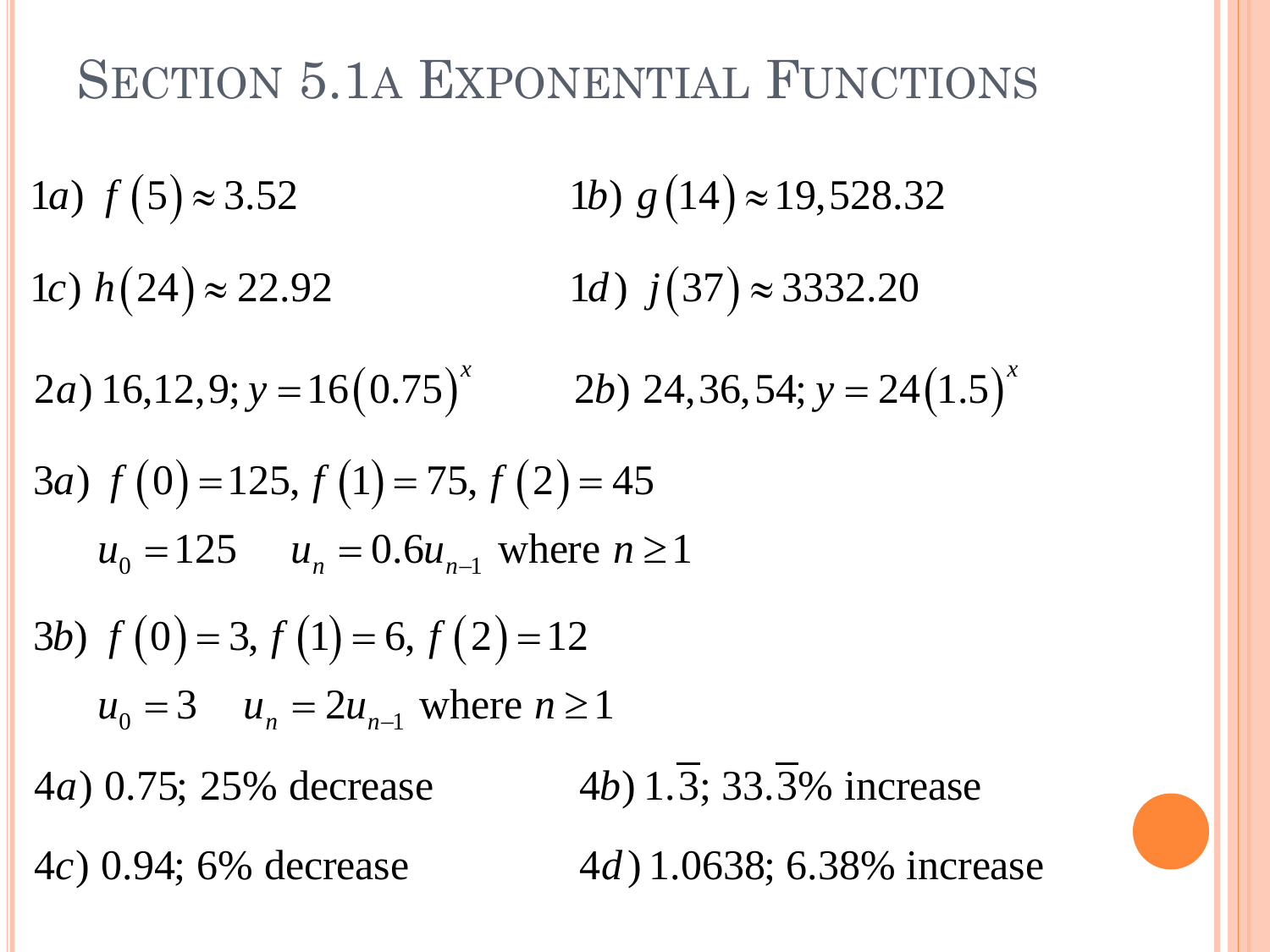# SECTION 5.1B EXPONENTIAL FUNCTIONS

5*a*) 
$$
u_0 = 1.211
$$
  $u_n = 1.015u_{n-1}$  5*b*)

5*b*) y represents the population x years

after 1995;  $y = 1.211(1.015)^x$ 

5c) The equation predicts that the population of China in 2006 was 1.426 billion. This is larger than the actual value, so the popupation is growing at a slower rate than it was in 1995

$$
6a) h = 2.56(2.5)^d; day 5 \Rightarrow 250cm; day 6 \Rightarrow 625cm
$$
  

$$
6b) h = 2.56(2.5)^{3.5} \approx 63.25
$$

6*c*) /28 *cm* 

6 )0.76 day, or 18 hours *d*

6 )11days 13 hours, or 9 P.M. on day 11 *e*

|  | Year | Pop.<br>(Billions) |
|--|------|--------------------|
|  | 1995 | 1.211              |
|  | 1996 | 1.229              |
|  | 1997 | 1.248              |
|  | 1998 | 1.266              |
|  | 1999 | 1.285              |
|  | 2000 | 1.305              |
|  | 2001 | 1.324              |
|  | 2002 | 1.344              |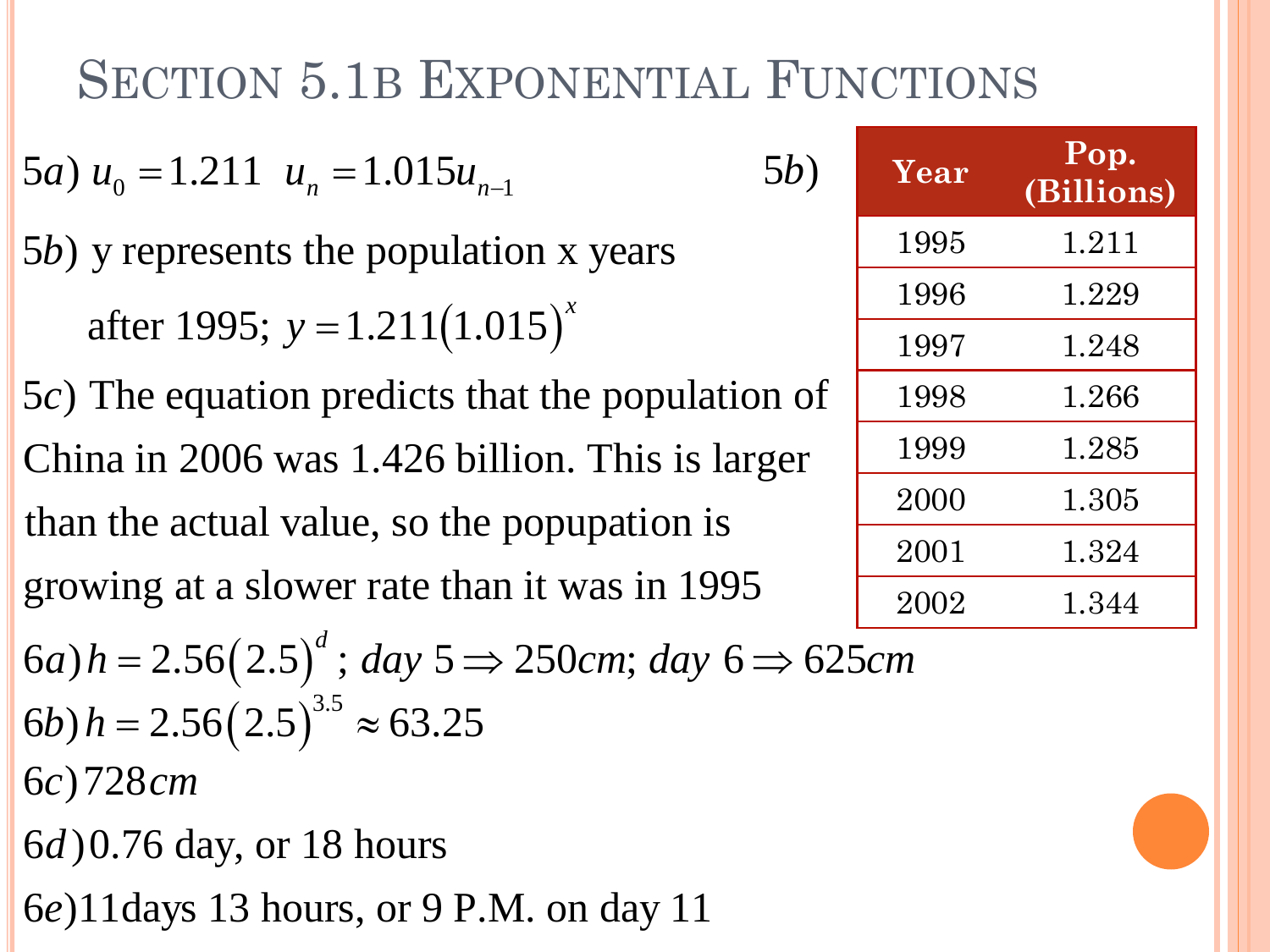### SECTION 5.1C EXPONENTIAL FUNCTIONS

8*a*)  $y = 2^{x-3}$ *a s b y*  $-2 = 2^x$ , *or y* =  $2^x + 2$ 8c)  $\frac{y}{3} = 2^x$ , or  $y = 3 \cdot 2$  $y = 2^x$  or  $y = 2.2^x$ *c*)  $\frac{y}{2} = 2^x$ , or  $y = 3$ . 8*d*)  $y = 2^{x/3}$ 10*a*)  $y - 5 = 0.5^x$ , or  $y = 5 + 0.5^x$  $10b) - (y-5) = 0.5^x$ , or  $y = -0.5^x + 5$ 15*a*)  $A = 5000(1+0.035)^5$  15*b*)  $S = 5200(1+0.032)^5$ 15c) After14 years, Austin will have \$8,093.47, and Sami will have \$8,082  $10c$ )  $y + 2 = 0.5^{x-1}$ , or  $y = -2 + 0.5^{x-1}$  $(10d) \frac{y}{3} = 0.5^{x/2}, or y = 3(0.5)^{x/2}$  $y = 0.5^{x/2}, or y = 3(0.5)^{x}$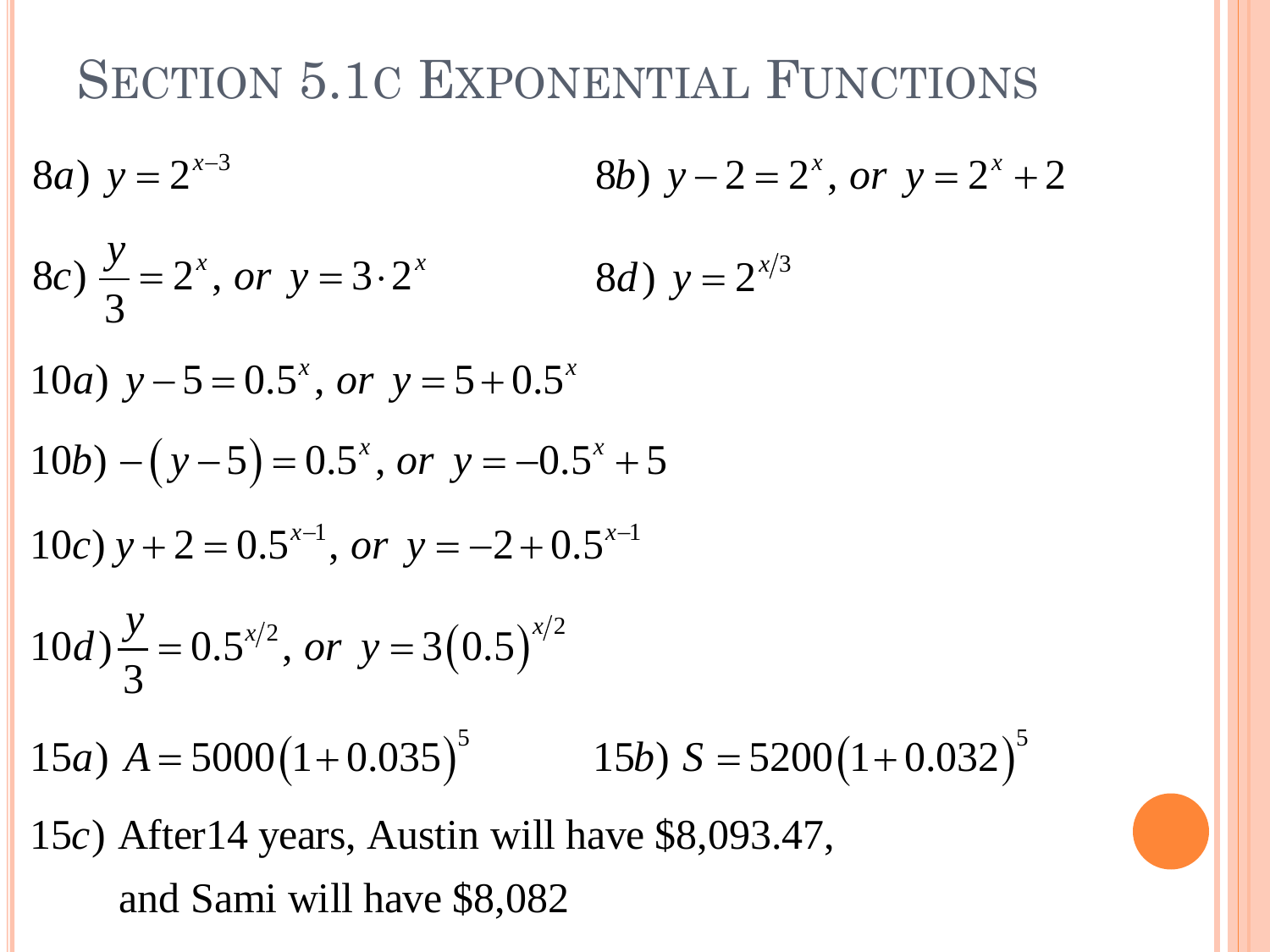## SECTION 5.2A PROPERTIES OF EXP. FUNCTIONS

|                                               |                                      |                                            | 1a) $\frac{1}{125}$ 1b) -36 1c) $-\frac{1}{81}$ 1d) $\frac{1}{144}$ 1e) $\frac{16}{9}$ 1f) $\frac{7}{2}$ |  |                                                                                                                                                                                                                                                           |  |
|-----------------------------------------------|--------------------------------------|--------------------------------------------|----------------------------------------------------------------------------------------------------------|--|-----------------------------------------------------------------------------------------------------------------------------------------------------------------------------------------------------------------------------------------------------------|--|
|                                               |                                      | 2a) $a^5$ 2b) $b^4$ 2c) $c^{20}$ 2d) $e^3$ |                                                                                                          |  |                                                                                                                                                                                                                                                           |  |
|                                               | 3 <i>a</i> ) false - different bases |                                            | 3b) false - order of operation                                                                           |  |                                                                                                                                                                                                                                                           |  |
| 3c) false - order of operations<br>$3d)$ true |                                      |                                            |                                                                                                          |  |                                                                                                                                                                                                                                                           |  |
| $(4a) x = -2$                                 |                                      |                                            | $4b) x = -3$ $4c) x = -5$                                                                                |  | $4d$ ) $x = 0$                                                                                                                                                                                                                                            |  |
| $5a) x \approx 3.27$                          |                                      |                                            | 5 <i>b</i> ) $x = 784$                                                                                   |  | $5c$ ) $x \approx 0.16$                                                                                                                                                                                                                                   |  |
|                                               |                                      |                                            | 5e) $x \approx 1.07$                                                                                     |  |                                                                                                                                                                                                                                                           |  |
|                                               |                                      |                                            |                                                                                                          |  | 5 <i>d</i> ) $x \approx 0.50$<br>5 <i>e</i> ) $x \approx 1.07$<br>5 <i>f</i> ) $x = 1$<br>6 <i>a</i> ) $x^{12}$<br>6 <i>b</i> ) $8x^{12}$<br>6 <i>c</i> ) $10x^7$<br>6 <i>d</i> ) $12x^5$<br>6 <i>e</i> ) $8x^{12}$<br>6 <i>f</i> ) $\frac{1}{25}x^{-12}$ |  |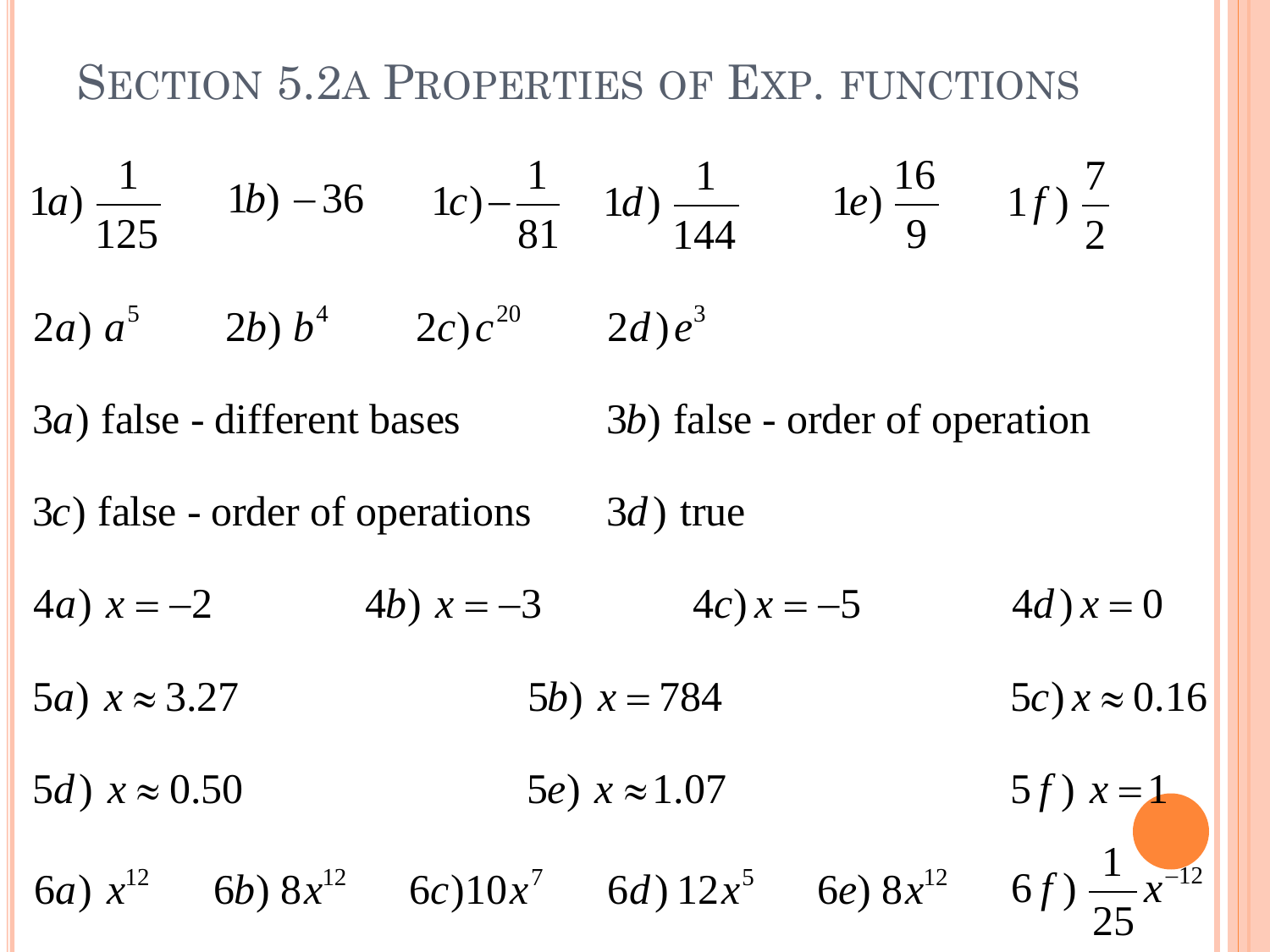SECTION 5.2B PROPERTIES OF EXP. FUNCTIONS

7) Must show work and describe findings

10*a*) 
$$
y-4=x^3
$$
, or  $y = x^3 + 4$ 

10b) 
$$
y = (x+2)^3
$$
 10c)  $4y = x^3$ , or  $y = \frac{1}{4}x^3$ 

10d) 
$$
8(y+2) = x^2
$$
, or  $y+2 = \frac{1}{8}x^3$ , or  $y = \frac{1}{8}x^3 - 2$ 

13*a*)  $x = 7$ 13*b*)  $x = -\frac{1}{2}$ *b*)  $x = -$ 13 $c$ )  $x = 0$ 16*a*)  $y = 2(x+4)^2 - 3$ 

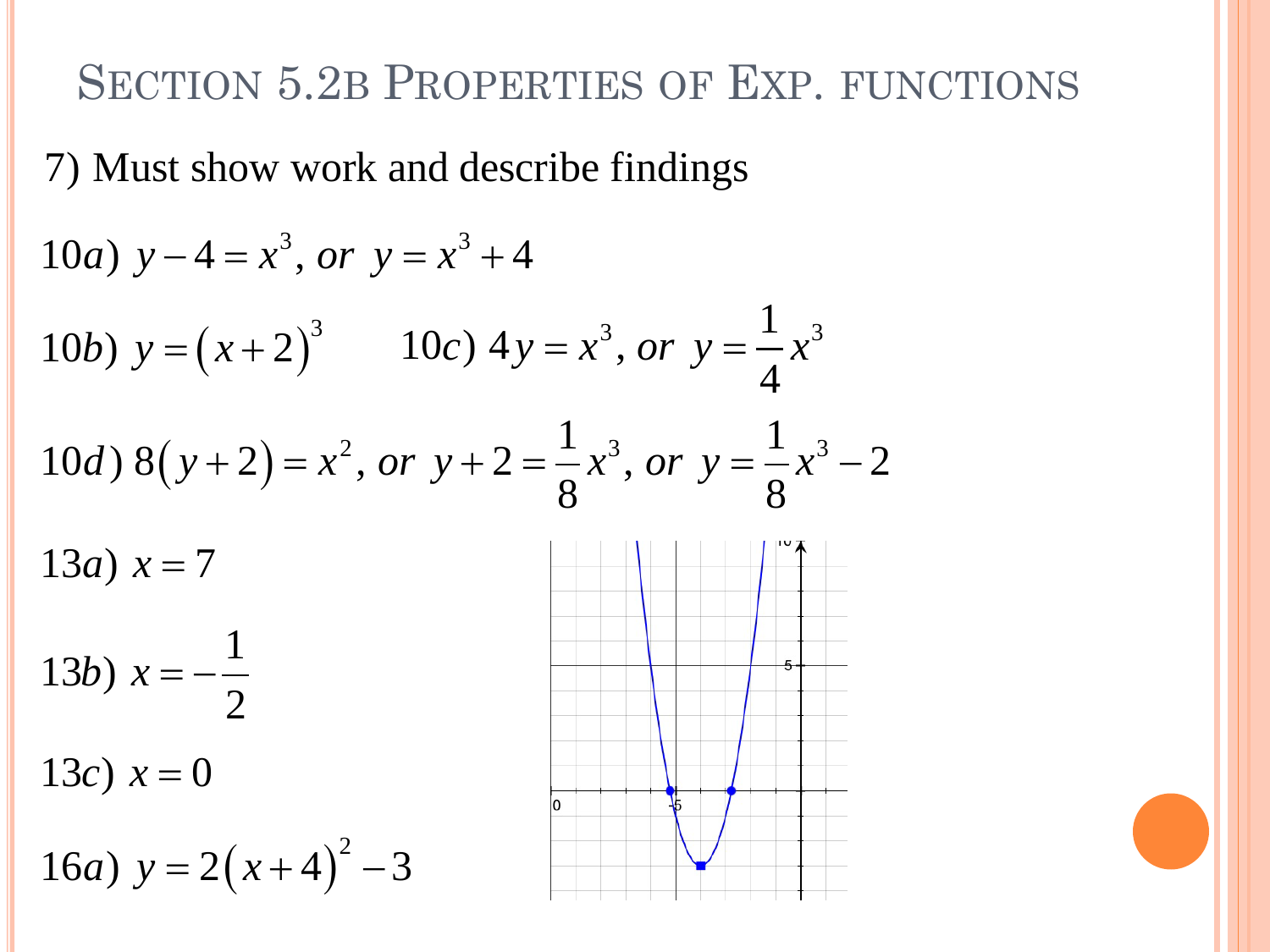# SECTION 5.3A RATIONAL EXP. AND ROOTS  $1(a, e, j); (b, d, g); (c, i); (f, h)$

#### 2) must give reasons

| $2a)$ power   | 2 <i>b</i> ) power | $2c)$ exponential | $2d$ ) power             |
|---------------|--------------------|-------------------|--------------------------|
| 2e) power     | $2f$ ) power       | $2g)$ exponential | $2h)$ power              |
| $2i)$ power   | $2j$ ) neither     | $2k)$ power       | 2 <i>l</i> ) exponential |
| 3a) $a^{1/6}$ | $3b) b^{4/5}$      | $3c) c^{-1/2}$    | 3d) $d^{7/5}$            |

4) must explain steps

 $4c$ )  $c = 0.55^{-2} \approx 3.306$ 

4*b*)  $b = 14.3^{5/4} \approx 27.808$ 4*a*)  $a = 4.2^6 \approx 5489.032$ 4*d*)  $d = 23^{5/7} \approx 9.390$ 

- 5) 490  $W/cm<sup>2</sup>$
- 6) must show all work and explain your answer for part g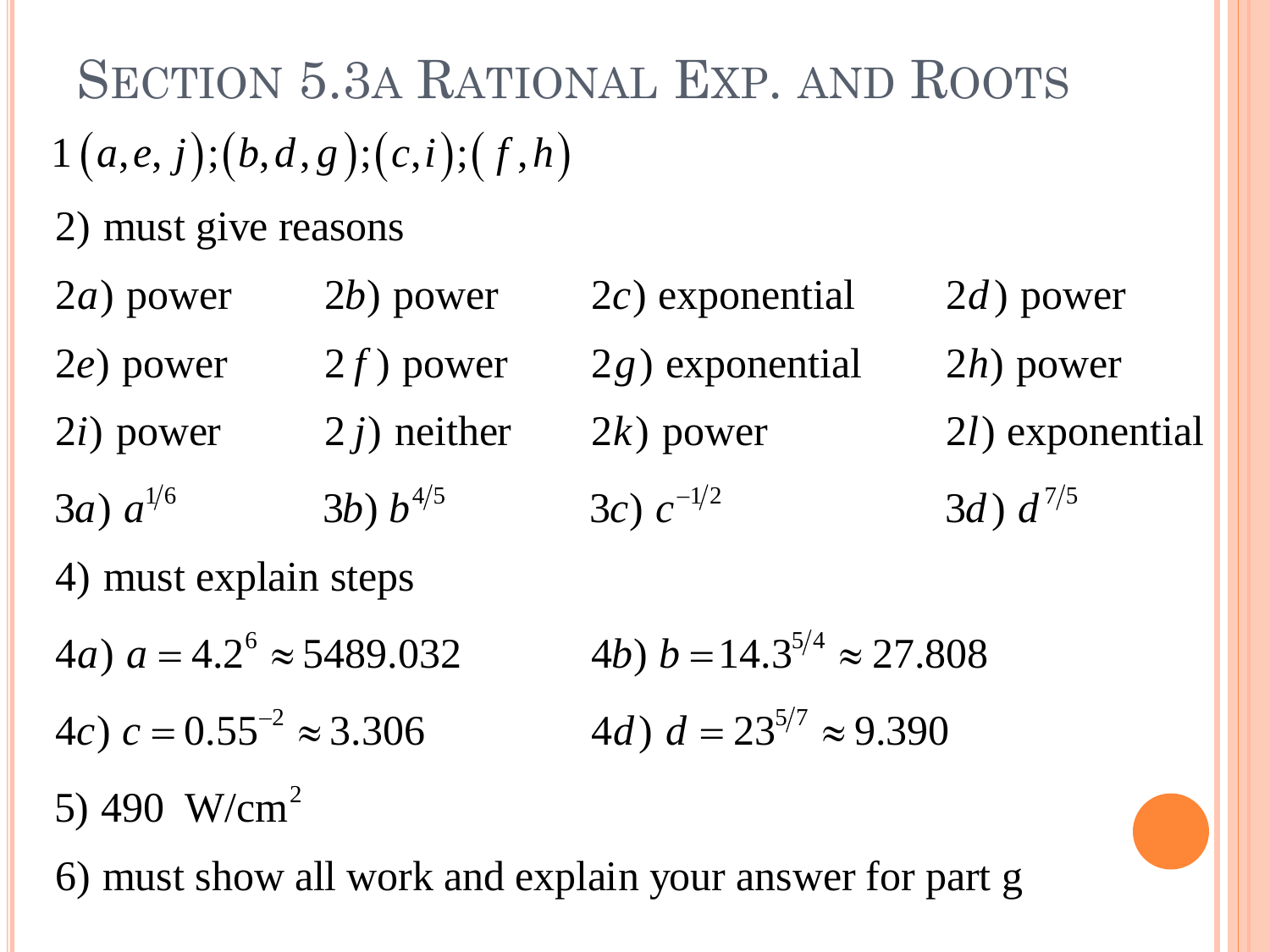# **SECTION 5.3B RATIONAL EXP. AND ROOTS**  $(9a)$  exponential  $(9b)$  neither  $9c)$  exponential  $9d)$  power 10b)  $y = 1 + [-(x-5)]^{3/4}$ 10a)  $y = 3 + (x-2)^{3/4}$ 10c)  $y = 4 + \left(\frac{x}{4}\right)^{3/4}$ 10d)  $y = 4\left(\frac{x-3}{2}\right)^{3/4}$ 11a)  $x = \left(\frac{13}{9}\right)^5 \approx 6.29$  11b)  $180^{1/4} \approx 3.66$  11c)  $x = \left(\frac{\sqrt{35}}{4}\right)^{3/2} \approx 1.80$ 13a) work 13b)  $k = 492$  13c) 8.2L 13d) 32.8 mm Hg 14a)  $27x^9$  14b)  $16x^9$  14c)  $0.2x^{-1}$  14d)  $108x^8$  14e)  $18x^2y^4$ 15a)  $y = (x+4)^2$  15b)  $y = x^2 + 1$  15c)  $y = -(x+5)^2 + 2$ 15d)  $y = (x-3)^2 - 4$  15e)  $y = \sqrt{x+3}$  15f)  $y = \sqrt{x-1}$ 15*h*)  $y = -\sqrt{x-1-1}$  $15g$ )  $y = \sqrt{x+2}+1$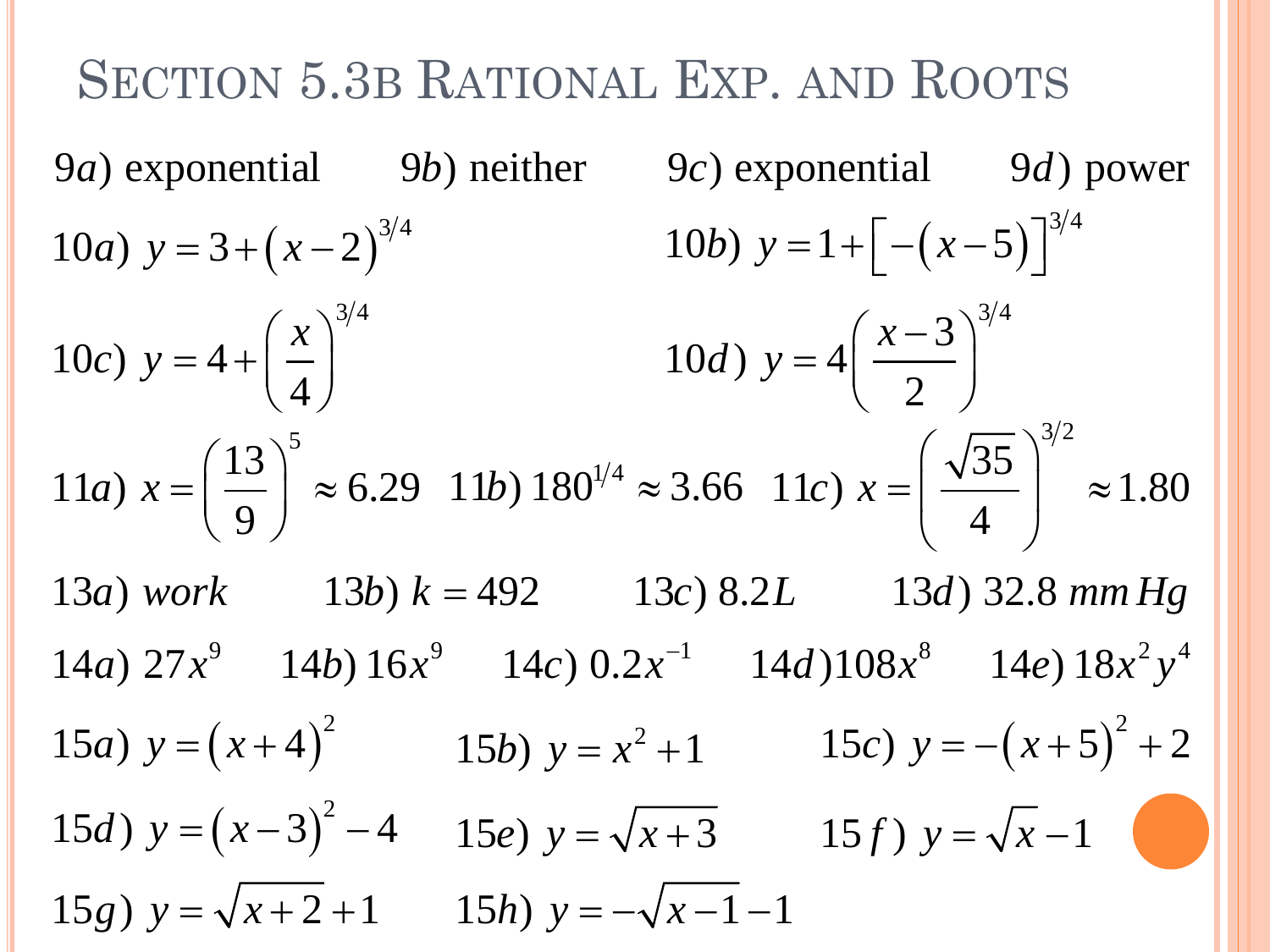### SECTION 5.4A APPLICATIONS

 $(a) x = 50^{1/5} \approx 2.187$  *b*  $x = 29.791$  *lc) no real solution*  $2a) x = 625$  *zb*  $x = 1$  *zc*  $x = 512$  *zd*  $x \approx 0.951$  *ze*  $x \approx 0.456$  $(3a) 9x^4$  $(3b) 8x<sup>6</sup>$   $3c) 216x<sup>-18</sup>$  $(4b) 100r^6 = 50$  *dc)*  $r = 0.891;89.1\%$  $(4a) 100r^6$ 

5*a*) She must replace y with y-7 and y<sub>1</sub> with  $y_1 - 7$ ;  $y - y = (y_1 - 7) \cdot b^{x - x_1}$ 

5b) 
$$
y-7 = (105-7)b^{x-1}; \left(\frac{y-7}{98}\right)^{1/(x-1)} = b
$$

5c & d) Answers will vary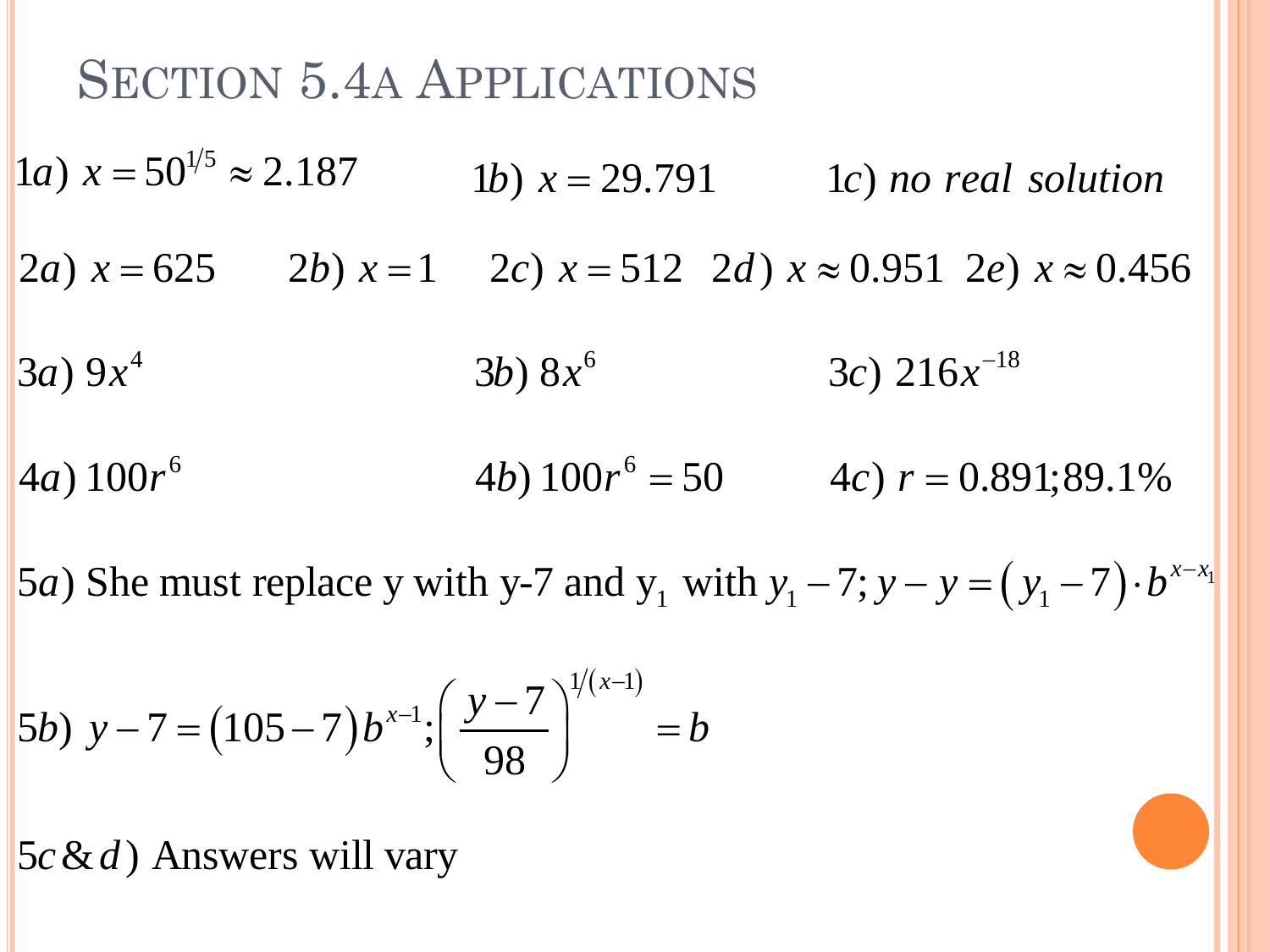# **SECTION 5.4B APPLICATIONS**



6b) Sample  $\hat{y} = 0.37x^{1.5}$ 

 $(6c) \approx 1,229,200 km$ 

6d) 545.390d

11a) 0.0466, or 4.66% peryear  $11b) 6.6g$ 

$$
11c) \, y = 6.6(1 - 0.0466)^x = 6.6(0.9534)^x
$$

 $11d) 0.6g$ 

11e)  $14.5 yr$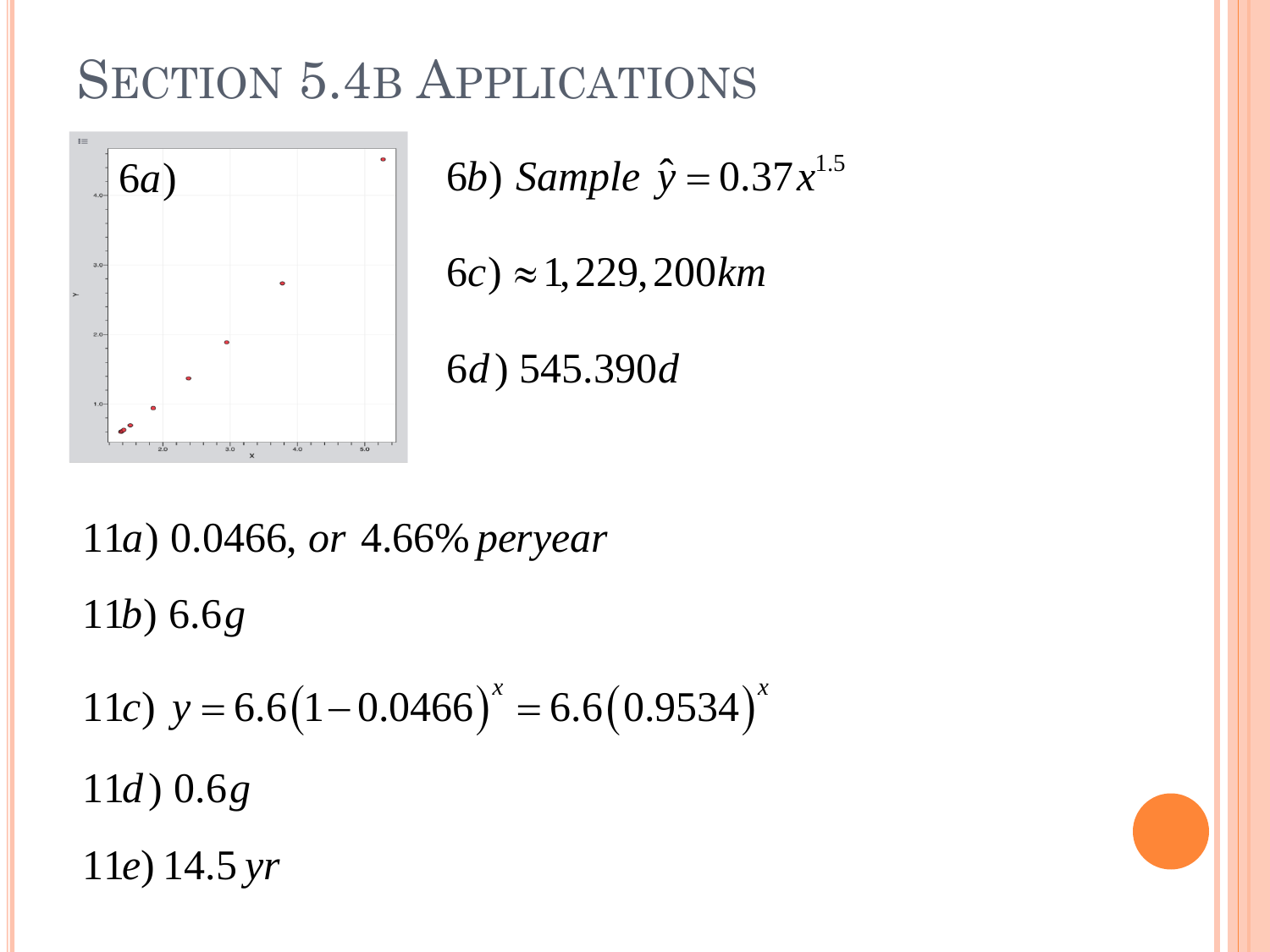SECTION 5.5A BUILDING INVERSES  $1) (-3, -2), (-1, 0), (2, 2), (6, 4)$ 2*a*)  $g(2)=9$  2*a*)  $g^{-1}(9)=2$  2*c*)  $g^{-1}(20)=\frac{15}{2}$ <br>3) *c*:need explanation 4) *a* & *e*;*b* & *d*; *f* & *h* 3) *c*; need explanation 5*a*)  $f(7) = 4$ ;  $g(4) = 7$  5*b*) They might be inverses 5c)  $f(1) = -2$ ;  $g(-2) = 5$  5d) They are not inverse functions, at least not over the entire domain and range. 5e)  $f(x)$  for  $x \ge 3$ ;  $g(x)$  for  $x \ge -4$ 6*a*)  $x = 34$  *6b*)  $f^{-1}(x) = 2 + (x - 4)^{5/3}$  *6c*) must explain 10*a*) (*med – med line*)  $f(x) \approx -.006546x + 14.75$  $(10b) f^{-1}(x) \approx -152.76x + 2252.76$ 10c) (*med – med line*)  $g(x) = -.003545x + 58.81$  $(10d) g^{-1}(x) \approx -282.1x + 16591$   $10e) \approx -14.44^{\circ}F$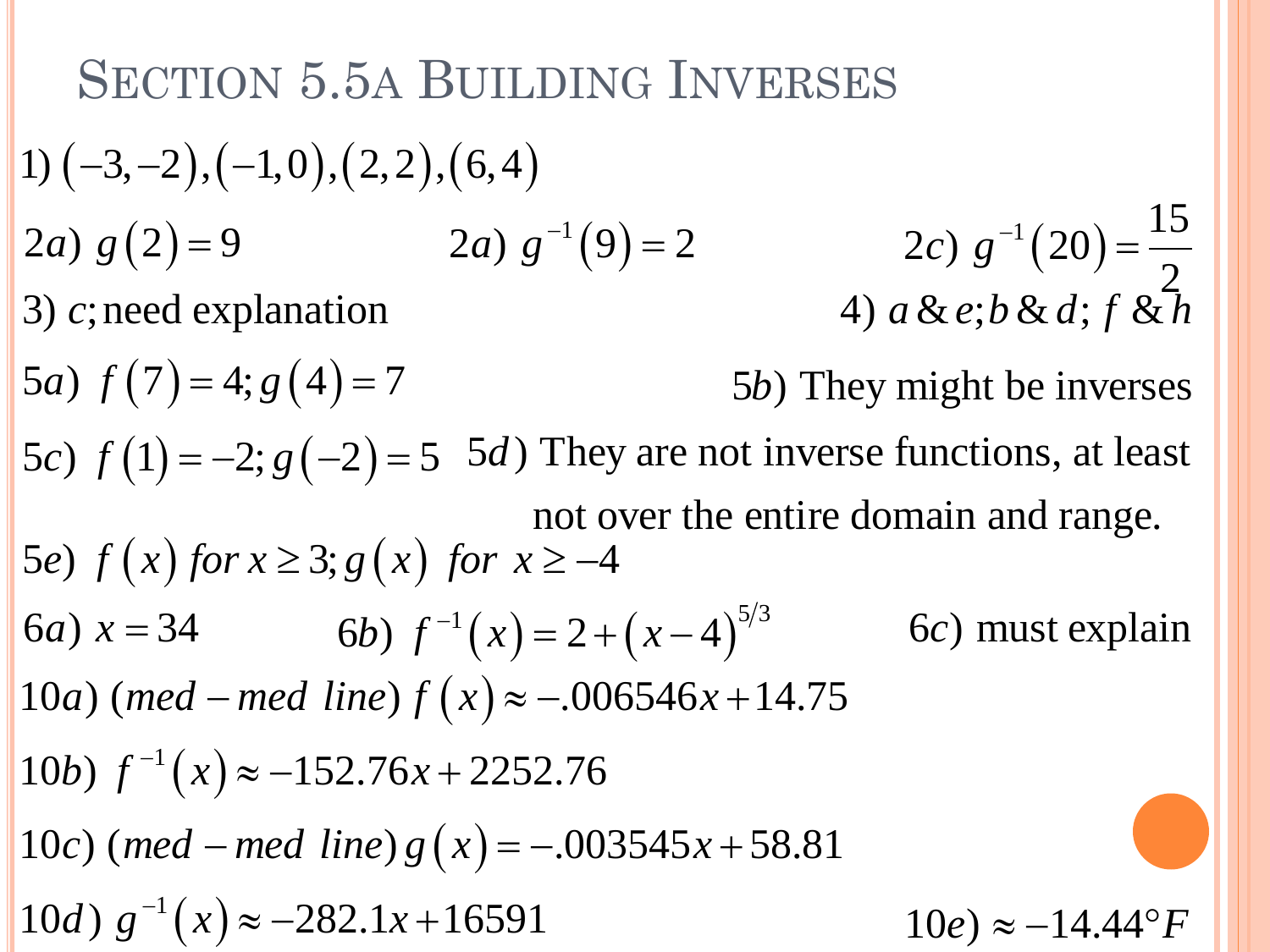### SECTION 5.5B BUILDING INVERSES

12) Score is 1; correct problems 2 – 4

14*a*)  $c(x) = 7.18 + 3.98x$  14*b*) \$39.02

$$
14c) \t g\left(x\right) = \frac{x - 7.18}{3.98} \t 14d) \t 12,000 \t gal
$$

14*e*) *show work* 14*f*)  $\approx$  \$6

 $14g$ ) Answers will vary, volume  $\approx 346,000 \text{ in}^3$ 

17*a*) 
$$
x = \frac{9}{2}
$$
 17*b*)  $x = -\frac{1}{2}$  17*c*)  $x = 1$   
16)  $f(x) = 12.6(1.5)^{x-2}$  or  $f(x) = 42.525(1.5)^{x-5}$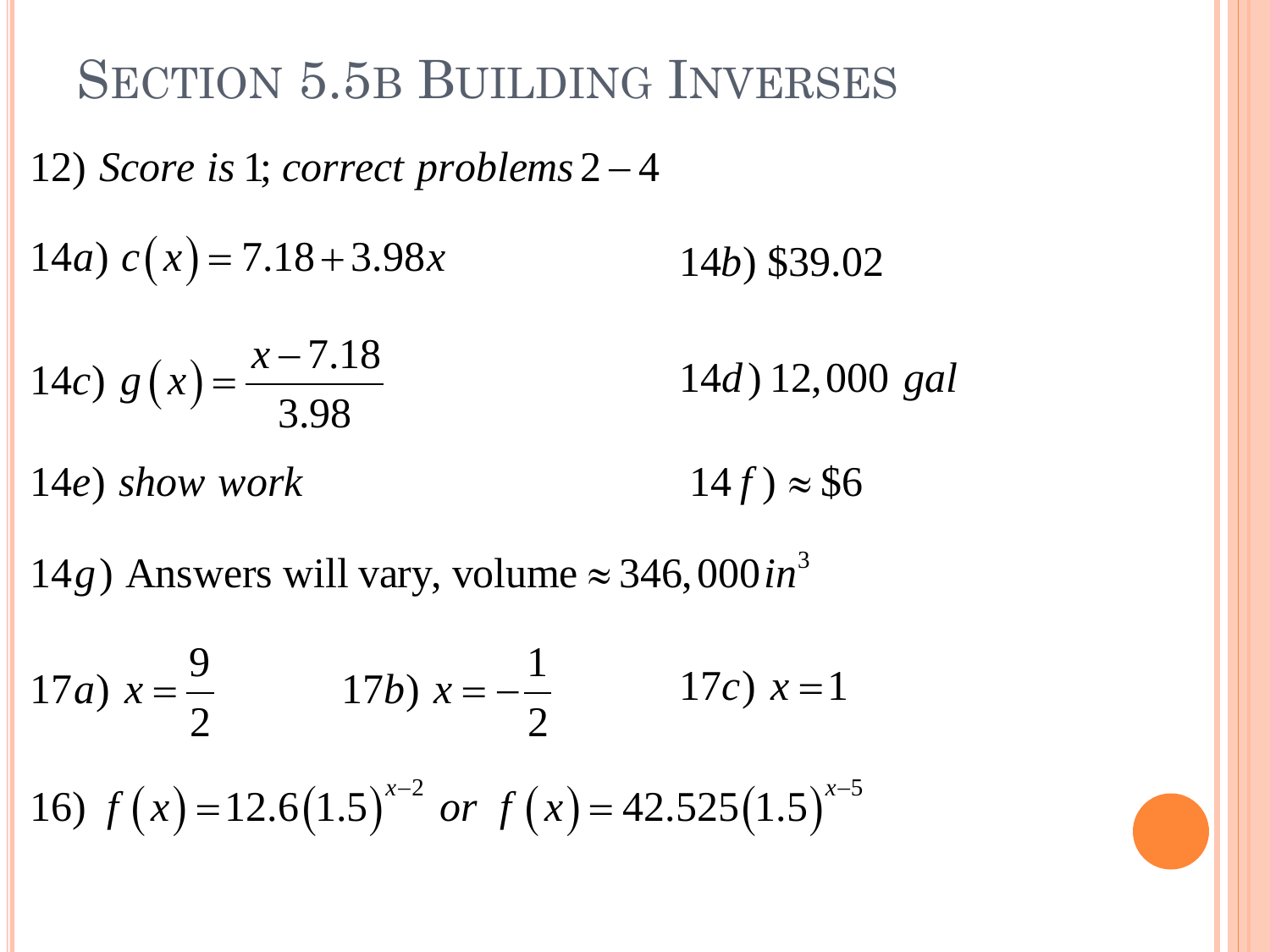# **SECTION 5.6 LOGARITHMS**

1a) 
$$
10^x = 1000
$$
 \n3a)  $x = \log_{10} 0.001; x = -3$  \n10a)  $x = 345$   
\n1b)  $5^x = 625$  \n3b)  $x = \log_5 100; x \approx 2.8614$  \n10b)  $x \approx 2.25$   
\n1c)  $7^{1/2} = x$  \n3c)  $x = \log_{35} 8; x \approx 0.5849$   
\n3d)  $x = \log_{0.4} 5; x \approx -1.7565$  \n12a)  $C_1 = 32.7$ ,  
\n1d)  $x^3 = 8$  \n3e)  $x = \log_{0.8} 0.03; x \approx 15.7144$  \n $C_2 = 65.4$ ,  
\n1e)  $5^{-2} = x$  \n3f)  $x = \log_{10} 0.5; x \approx -0.2447$  \n $C_3 = 130.8$ ,  
\n1f)  $6^x = 1$  \n5a) *false*;  $x = \log_6 12$  \n $C_6 = 1046.4$ ,  
\n2a)  $x = 3$  \n5b) *false*;  $2^x = 5$  \n $C_7 = 2092.8$ ,  
\n2c)  $x = \sqrt{7} \approx 2.65$  \n5c) *false*;  $x = \frac{\log 5.5}{\log 3}$  \n $C_8 = 4185.6$   
\n2d)  $x = 2$  \n5d) *false*;  $x = \log_3 7$  \n2e)  $x = \frac{1}{25}$  \n6) approximately 25 min  
\n2f)  $x = 0$  \n8a)  $y = 100(0.999879)^x$   
\n8b) *6025* yr ago. Assume carbon-14 concentration has not changed.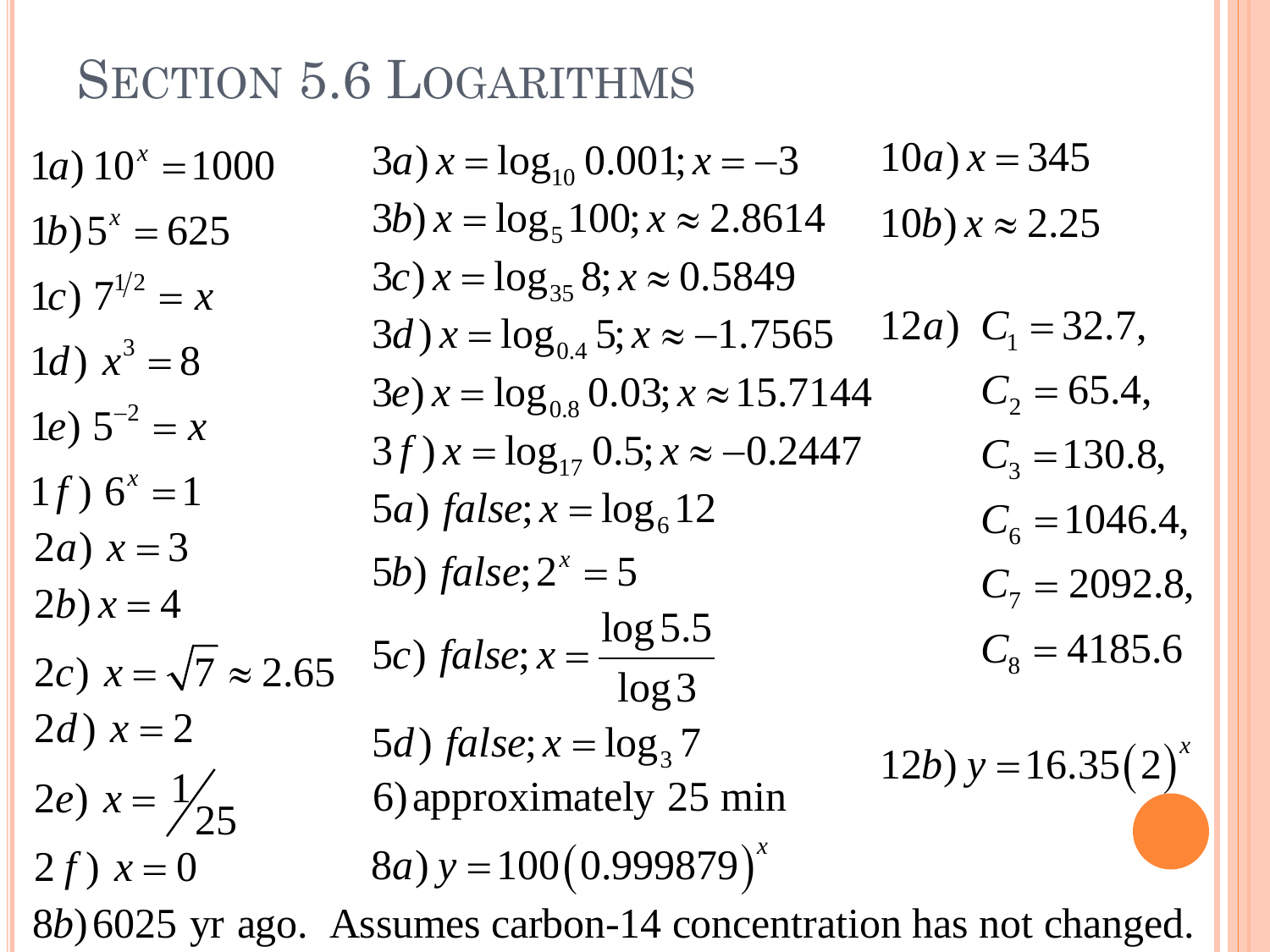SECTION 5.7A PROPERTIES OF LOGARITHMS  $1a) \log 55$  *lb*)  $\log 8$  *lc*)  $\log 4$  $1 d$ )  $\log \frac{1}{36}$ *d*)  $\log \frac{1}{26}$  *le*)  $\log 63$  $2a) \log 2 + \log 11$  2*b*) ex.  $\log 26 - \log 2$   $\frac{36}{2}$   $2c) \log 3 + \log 13$ 2*d*) ex. log14 - log2 3*a*)  $x \log 5$  3*b*)  $2 \log x$  3*c*)  $\frac{1}{2} \log 3$ *c*)  $\frac{1}{2} \log 3$  3*d*)  $2x \log 7$ 4*a*) *true* 4*b*) *false*; *ex*. =  $\log 15$  <sup>*b*</sup> 4*c*) *true* 4*d*) *true* 4*e*)  $false; ex = log 3$ 4*f*) *false*;  $ex = \frac{1}{2} \log 7$  $(4g)$  false; ex.  $\log 7^5 =$ 4*h*) *true* 4*i*) *false*; *ex*. =  $\log_4 3$  4*j*) *true* 5*a*)  $g^h \cdot g^k$ ; product prop. of exp. 5*b*) log *st*; product prop. of log. 5c)  $f^{w-v}$ ; quotient prop. of exp. 5*d*) log *h* − log *k*; quotient prop. of exp. 5e)  $j^{st}$ ; power prop. of exp.  $5f$  g log b; power prop. of log. 5*g*)  $k^{m/n}$ ; def. of rational exp. *5h*)  $\log_{u} t$ ; Change-of-base 5*i*)  $w^{t+s}$ ; product prop. of exp.  $\frac{1}{2}$  *j*  $\frac{1}{p^h}$ ; def. of negative exp.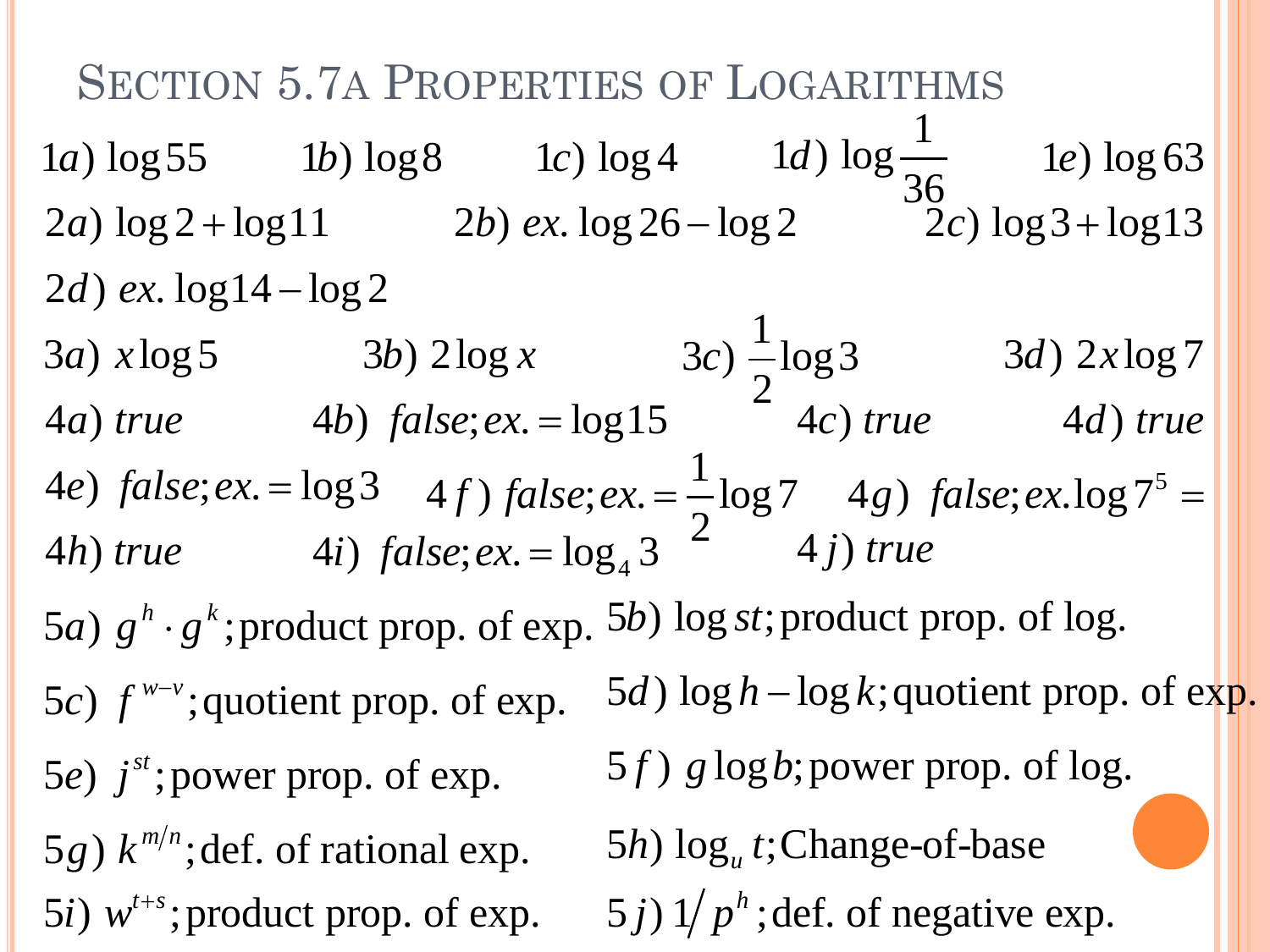**SECTION 5.7B PROPERTIES OF LOGARITHMS** 6a)  $y = 100(0.999879)^{x}$  $(b)$  11,460 yr  $6c \approx 1910BC$ 

6*d*)  $y \approx 0$ ; virtually nothing to measure

7a)  $y = 261.6(2^{x/12})$ 7b) 277.2; 293.6; 293.6; 311.1; 329.6; 349.2 370.0;392.0;415.3;440.0;466.1;493.8

8a)  $x \approx 3.3816$  8b)  $x \approx 11.495$ 8c)  $x \approx 11.174$  8d)  $x \approx 42.739$ 

10*b*)  $y = 100(0.965)^{x}$  $10a) 96.5%$  $10c$ ) 19.465 min

10d) after one day it is almost all gone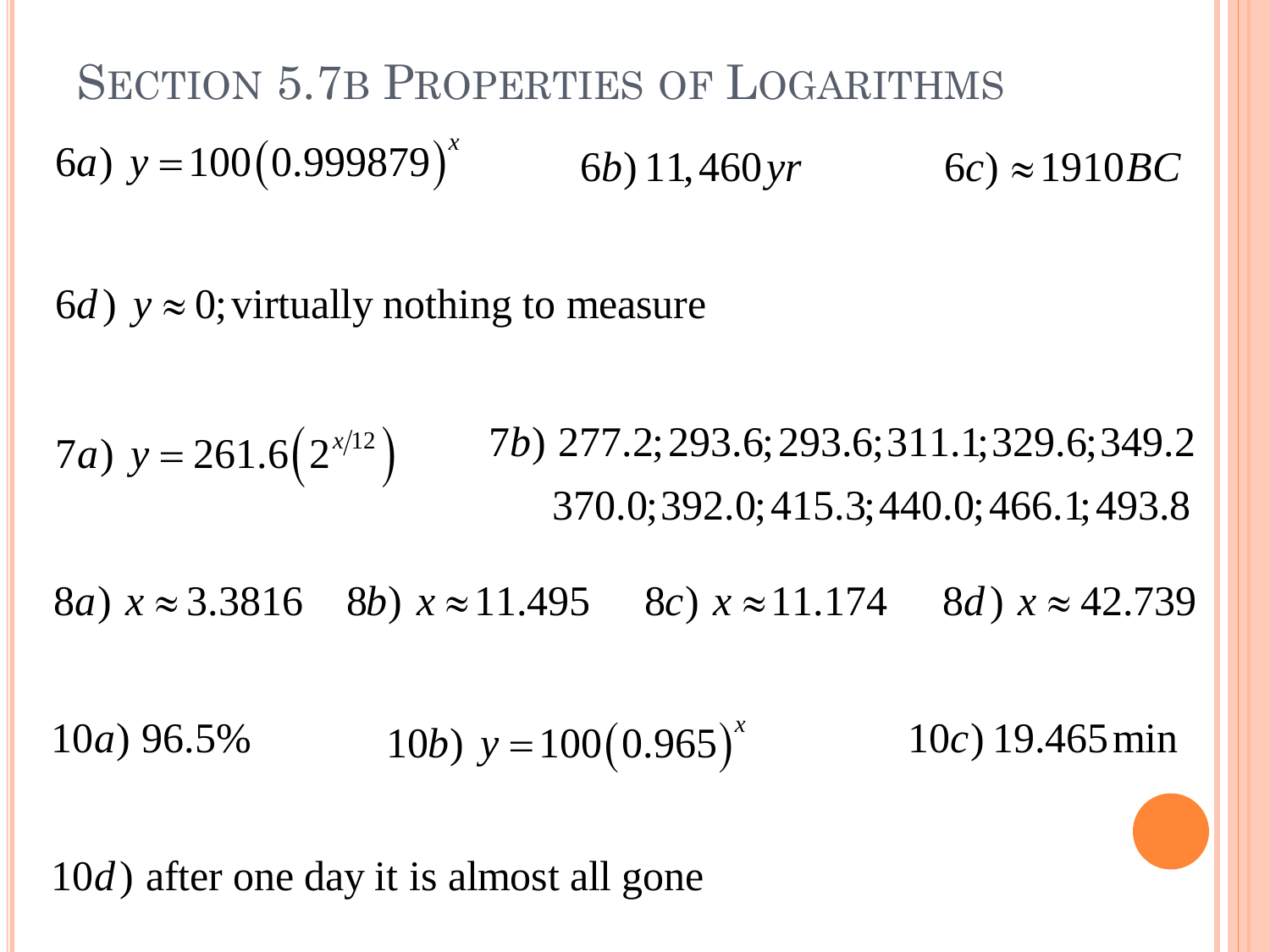SECTION 5.7C PROPERTIES OF LOGARITHMS

13*a*) Translated 4 down & 1 right 13*b*) Translated 2 up Dialated 3x Vertical 13*b*) Translated 2 up

 $15a$ )  $c = 14h + 20$ 

 $Domain: h > 0$  $Range: c > 20$ 

 $15c$ )  $a = 16.1h + 48$ 

Dialated 3x Horizontal Reflected across x-axis  $15b$ )  $a(c(h)) = 1.15c(h) + 25$ *Domain* :  $c(h)$  > 20 *Range*: *a* > 48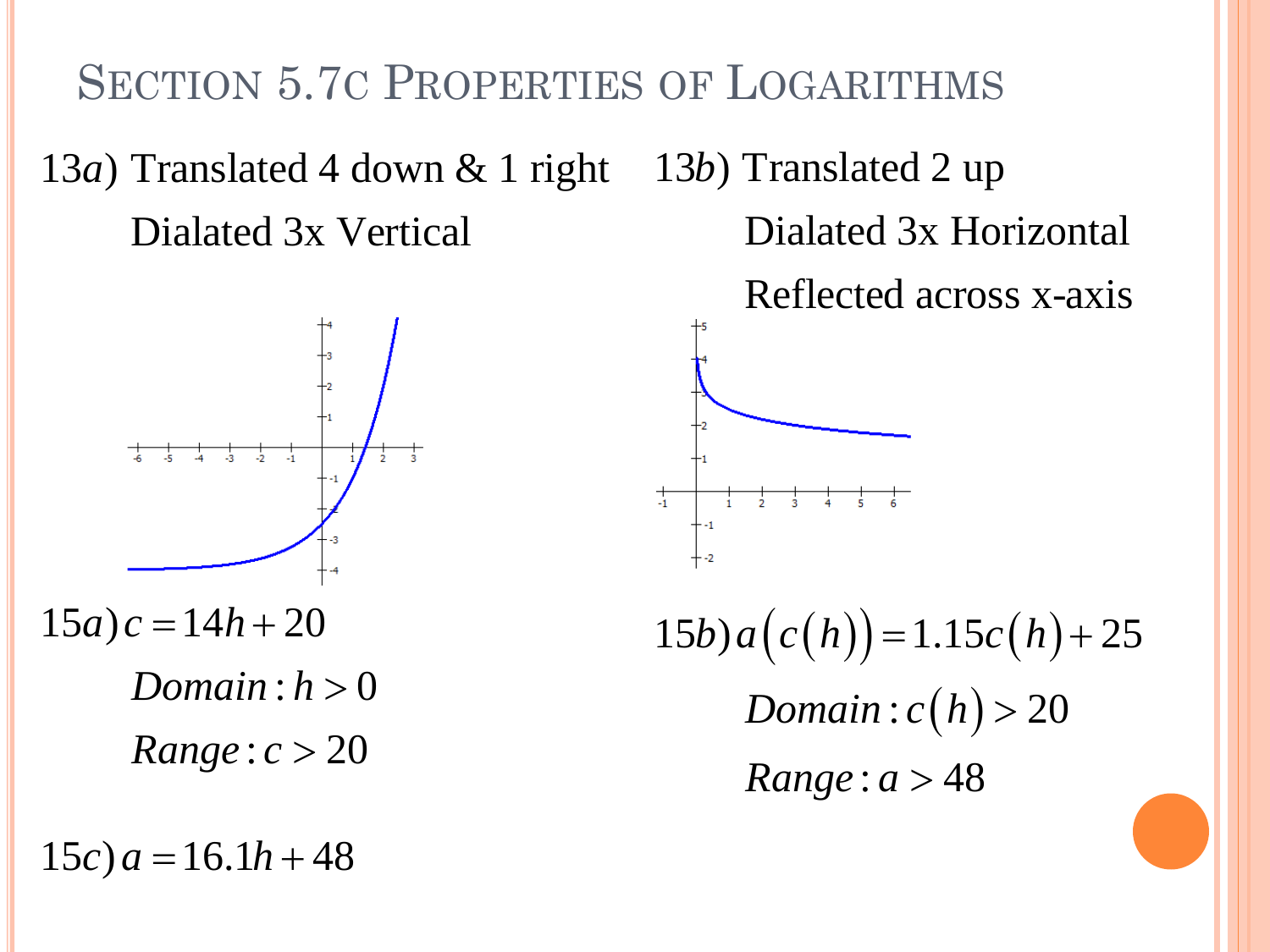### **SECTION 5.8A APPLICATIONS OF LOGARITHMS**

 $(a) 2.90309$   $(b) 11$   $(c) - 4$   $(d) 1.4123$   $(e) 2.9303$   $(f) 5.3246$ 2) Show your work  $3)16 yr, 4 mo$  $4d$  $4a)h = 146(0.9331226)^{T-4}$ 4b) 24.1h @ 30°C; 63.6h @ 16°C  $4c)3.9$ °C 4e)  $0^{\circ}C \leq T \leq 100^{\circ}C$ ;

Boiling and Freezing point 5a)  $f(20) \approx 133.28$  After 20 days, 133 games have been sold. 5b)  $f(80) \approx 7969.17$  After 80 days, 7969 games have been sold. 5c)  $x \approx 72.09$  After 72 days, 6000 games have been sold.

5d)Show Work